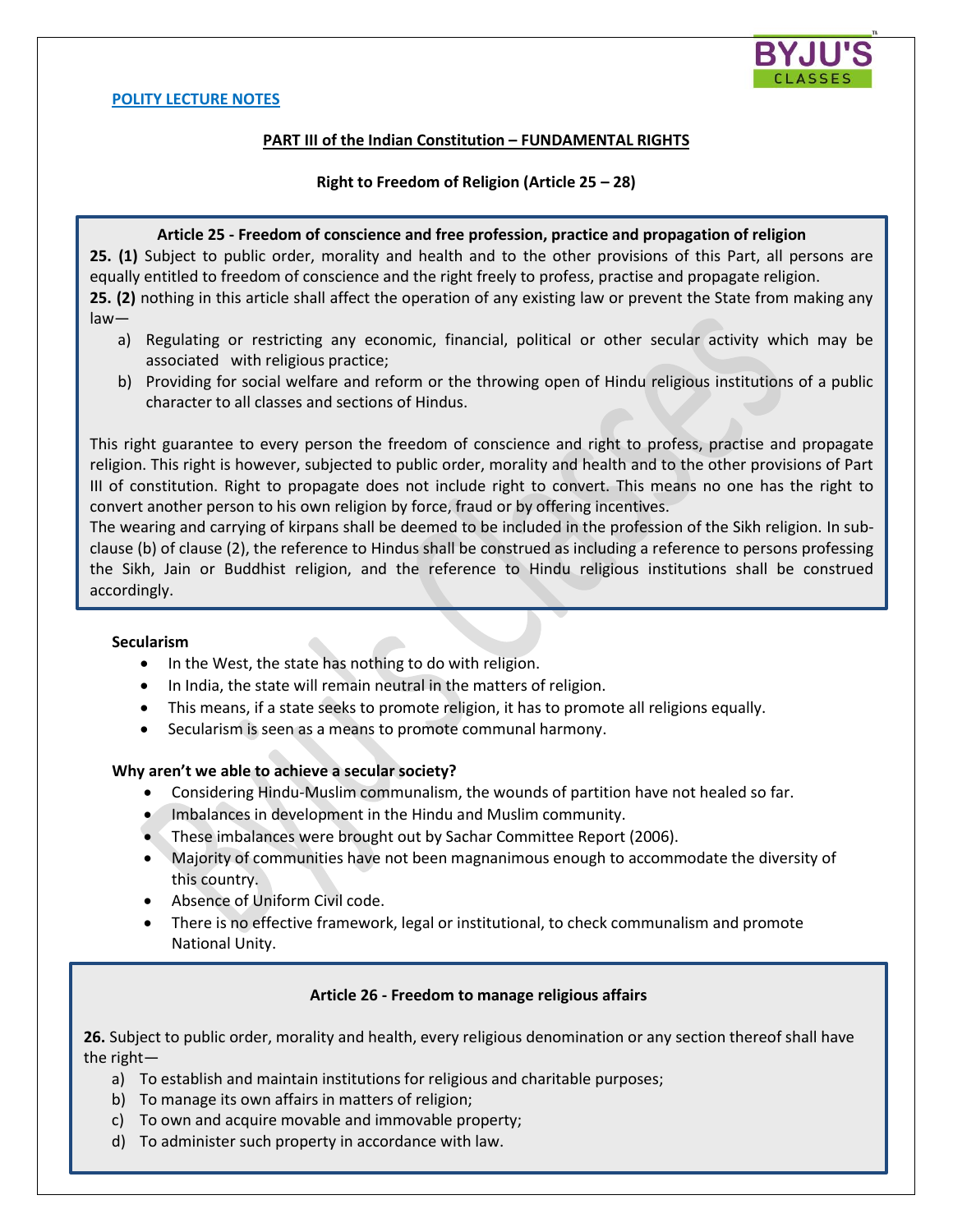This article permits every religious group, the right to manage its own affairs in matters of religion. Every religious sect has the right to establish and maintain institutions for religious and charitable purposes. Each religious group is also free to purchase and manage its movable and immovable property in accordance with law, for the propagation of its religion.

## **Article 27 - Freedom as to payment of taxes for promotion of any particular religion**

 payment of expenses for the promotion or maintenance of any particular religion or religious denomination. **27.** No person shall be compelled to pay any taxes, the proceeds of which are specifically appropriated in

According to this article, the state cannot levy or collect any tax, the proceeds of which are to be used exclusively for the promotion of a particular religion. E.g. Jizyah, tax levied during medieval times imposed on non-Muslims and the proceeds of the tax were reserved for the promotion of Islamic religion. The government can levy fee for maintenance of religious shrines and this does not amount to violation of Article 27.

### ֺ֝֬֕ **Article 28 - Freedom as to attendance at religious instruction or religious worship in certain educational institutions**

**28. (1)** No religious instruction shall be provided in any educational institution wholly maintained out of State funds.

**28. (2)** Nothing in clause (1) shall apply to an educational institution which is administered by the State but has been established under any endowment or trust which requires that religious instruction shall be imparted in such institution.

**28. (3)** No person attending any educational institution recognised by the State or receiving aid out of State funds shall be required to take part in any religious instruction that may be imparted in such institution or to attend any religious worship that may be conducted in such institution or in any premises attached thereto unless such person or, if such person is a minor, his guardian has given his consent thereto.

According to this article, no religious education can be imparted in any educational institution which is wholly maintained out of the state funds. This restriction does not apply to those educational institutions which are not wholly maintained out of State funds. But, even in those institutions, no child can be compelled to receive religious instructions against his /her wishes.

If religious denominations are set up under religious denominations or charitable trusts, religious education can be provided at such institutions and students can be compelled to attend.

# **Cultural and Educational Rights (Article 29 – 30)**

Also referred to as Rights of Minorities.

Ī

 Types of minorities identified under the Indian Constitution are primarily Linguistic and Religious.

## **Article 29 - Protection of interests of minorities**

**29. (1)** Any section of the citizens residing in the territory of India or any part thereof having a distinct language, script or culture of its own shall have the right to conserve the same.

**29. (2)** No citizen shall be denied admission into any educational institution maintained by the State or receiving aid out of State funds on grounds only of religion, race, caste, language or any of them.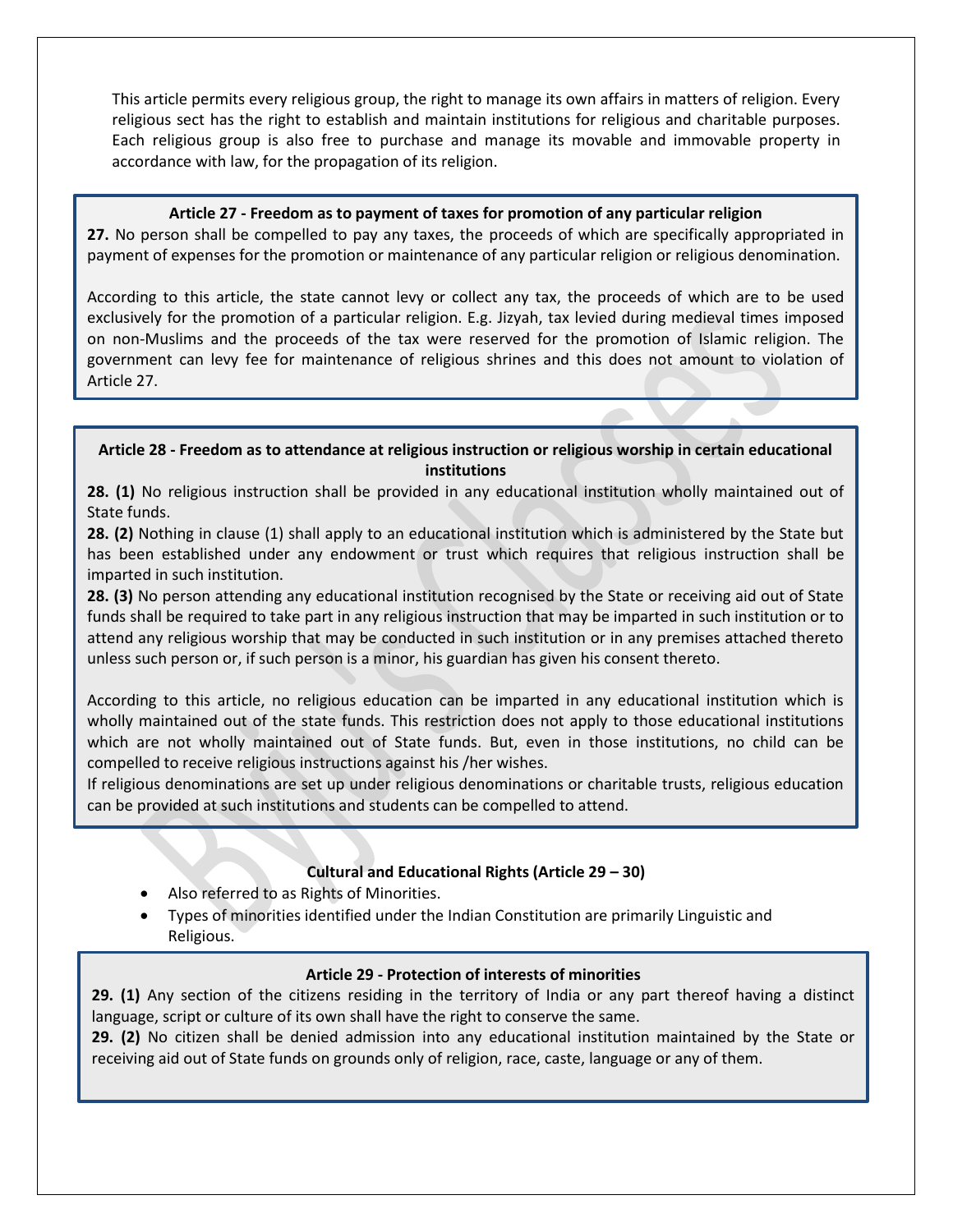## **Article 30 - Right of minorities to establish and administer educational institutions**

**30. (1)** All minorities, whether based on religion or language, shall have the right to establish and administer educational institutions of their choice.

**IA.** In making any law providing for the compulsory acquisition of any property of an educational institution established and administered by a minority, referred to in clause (1), the State shall ensure that the amount fixed by or determined under such law for the acquisition of such property is such as would not restrict or abrogate the right guaranteed under that clause.

**30. (2)** The State shall not, in granting aid to educational institutions, discriminate against any educational institution on the ground that it is under the management of a minority, whether based on religion or language.

Cultural and Educational Rights provide necessary guarantees to preserve maintain and promote their culture and language. The Constitution allows minorities to establish and maintains educational institutions of their own. It also provides that the state shall not discriminate against any educational institution while granting financial aid on the grounds that it is being run by a minority community. These rights ensure that minorities will be given assistance by the state in the preservation of their language and culture. The Ideal before the state is to preserve and propagate the composite culture of the country.

## **Right to Property**

- In the original Constitution, all citizens had a threefold right to property.
	- 1. Article 19 (1) (f) repealed in 1978.
	- 2. Article 31 (1) was removed from Fundamental Rights and placed under Article 300A in 1978.
	- 3. Article 31 (2) repealed in 1978.
- By the  $4<sup>th</sup>$  Amendment Act, 1955, Article 31 (2) was amended. It added that if a citizen is not satisfied with the compensation received, it cannot be challenged in the court of law.
- $25<sup>th</sup>$  Amendment Act, 1971 again amended Article 31 (2). In this amendment the word 'compensation' from the article was replaced with 'amount'.
- By the  $1^{st}$  Amendment Act, 1951, Article 31A and 31B was added. These were exceptions to Right to Property.
- In 2007, SC in its verdict held that even Schedule nine cannot provide immunity to those laws which are violating that part of Fundamental Rights, which according to apex court, are a component of basic structure.
- Article 31C was introduced by 25<sup>th</sup> Amendment Act, 1971. This is also an exception to Right to property.
- $\bullet$  42<sup>nd</sup> Amendment Act, 1976 expanded the scope of Article 31C. Accordingly, if a law is made to give effect to any Directive Principle and if it violates Article 14 and 19, it shall not be an invalid law.
- In the case of Minerva mills Vs. Union of India, 1980, this expansion beyond 39 (B) and (C) was considered unconstitutional and struck down.
- Article 31D was added by the  $42^{nd}$  Amendment Act, 1976. According to this, if any law is made in the context of checking anti – national activities, even if it violates Article 14 and 19, it shall be a valid law.
- Article 31D was removed from the constitution by the 43 $^{rd}$  Amendment Act, 1977.
- Right to property is, at present, a Constitutional Right under Article 300A.